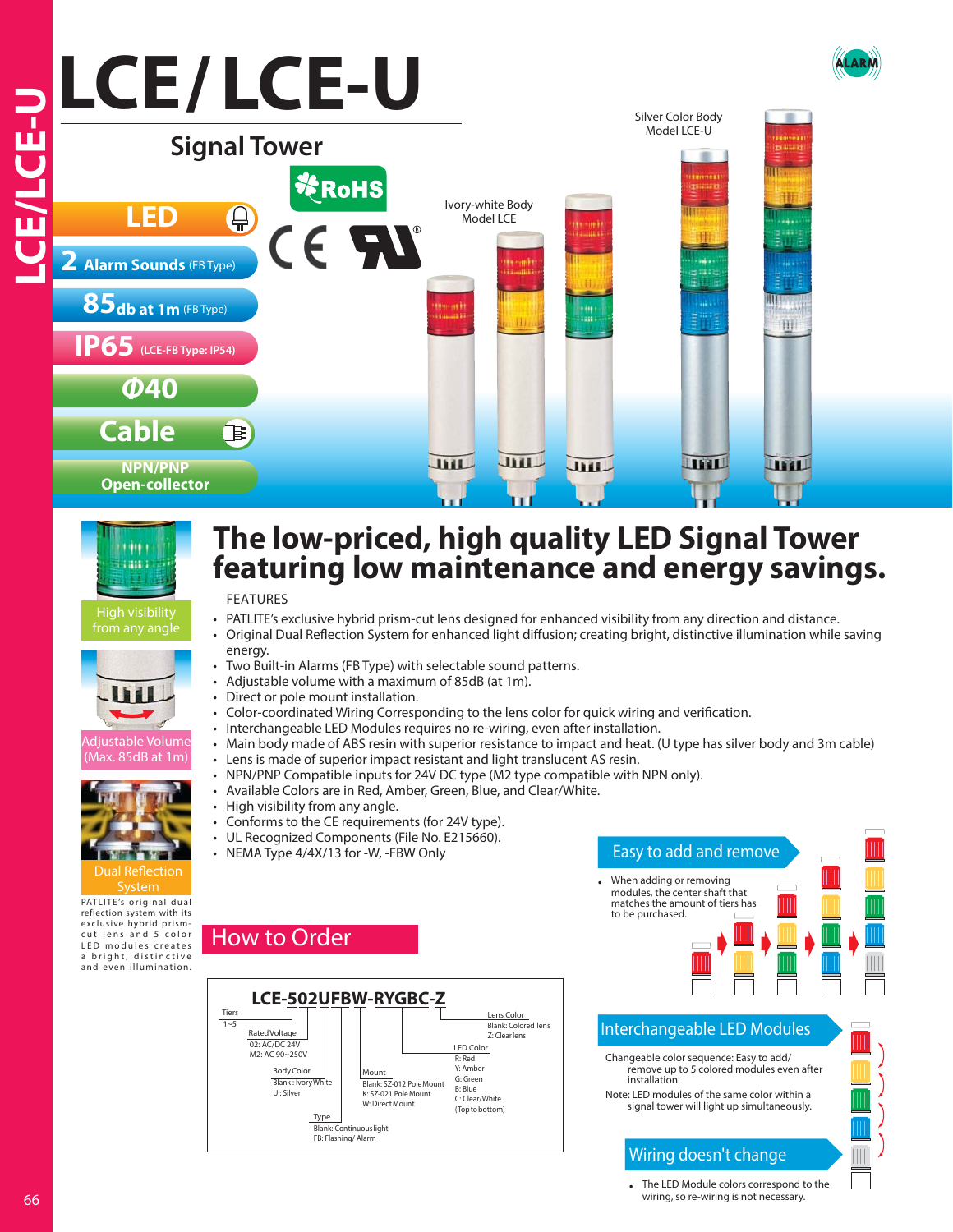

| <b>Stack</b> | Model        | Rated Voltage | Power       | Mass |                  |        |         |
|--------------|--------------|---------------|-------------|------|------------------|--------|---------|
| Number       |              |               | Consumption | LCE  | LCE-W            | LCE-FB | LCE-FBW |
| 1 Tier       | $LCE-102(U)$ | AC/DC 24V     | 1.7W        | 520g | 160q             | 580g   | 220q    |
|              | $LCE-1M2$    | AC 90 -250V   | 1.9W        | 600q | 240q             | 650g   | 290q    |
| 2 Tiers      | $LCE-202(U)$ | AC/DC 24V     | 2.4W        | 550g | 190q             | 610g   | 250q    |
|              | $LCE-2M2$    | AC 90-250V    | 2.6W        | 630g | 270a             | 680g   | 320g    |
| 3 Tiers      | $LCE-302(U)$ | AC/DC 24V     | 3.0W        | 580g | 220q             | 640g   | 280q    |
|              | LCE-3M2      | AC 90-250V    | 3.2W        | 660g | 300 <sub>q</sub> | 710g   | 350q    |
| 4 Tiers      | $LCE-402(U)$ | AC/DC 24V     | 3.6W        | 610g | 250q             | 670g   | 310g    |
|              | LCE-4M2      | AC 90 -250V   | 3.8W        | 690g | 330g             | 740g   | 380g    |
| 5 Tiers      | $LCE-502(U)$ | AC/DC 24V     | 4.2W        | 640g | 280q             | 700g   | 340g    |
|              | LCE-5M2      | AC 90 -250V   | 4.4W        | 720g | 360 <sub>a</sub> | 770a   | 410a    |



Optional<br>
Mounting Bracket<br>
SZ-011 67

**LCE/LCE-U**

CE/LCE-U